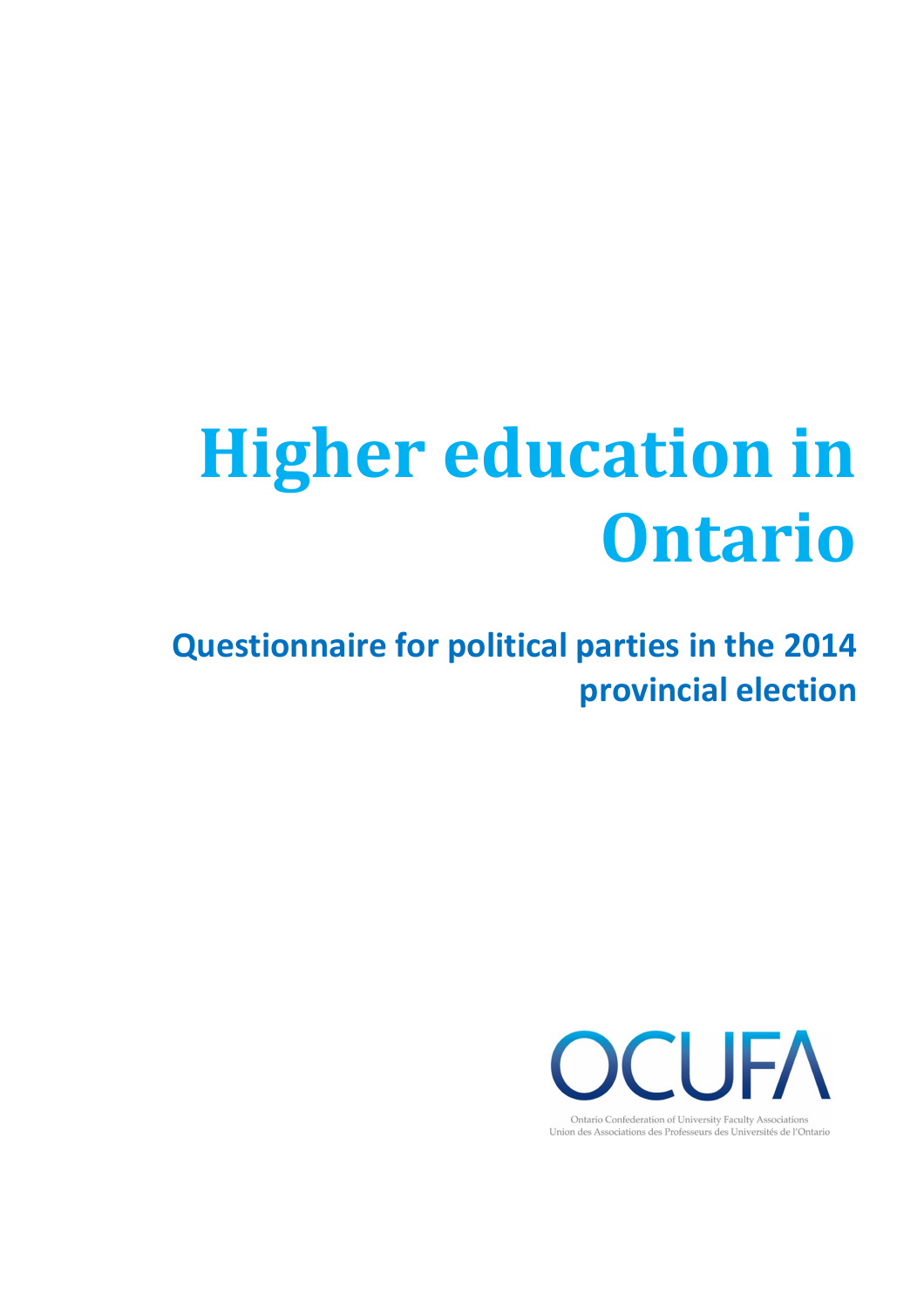# **FUNDING**

Despite increased investments in the early 2000s under the Reaching Higher plan, rapidly increasing enrolment over the same period has meant that the core activities of the university – teaching and research – continue to be underfunded, as any funding increases have gone towards accommodating increased enrolment. Per student funding for universities in Ontario is the lowest in Canada, and it has been for over a decade. In 2011-12 Ontario's per student operating grants were 35% lower than the rest of Canada average.

*What will your party do to ensure Ontario universities have the funding they need to provide a high quality education to every student?* 

# **FACULTY HIRING**

Between 2000-01 and 2011-12, enrolment in Ontario's universities increased by 64 per cent, while the full-time faculty complement increased by only 30 per cent. This gap between enrolment and faculty hiring, means that Ontario's universities have the highest student-faculty ratio in the country, at 28-to-1 compared to 21-to-1 in the rest of Canada. A higher student-faculty ratio means that students are learning in larger classes, with fewer course options and fewer opportunities for meaningful interaction with their professors – all key indicators of a high quality post-secondary education.

*How does your party plan to address the full-time faculty shortage in Ontario?* 

To offset the gap between rising enrolment and stagnating full-time faculty hiring, significant numbers of parttime and contract faculty were hired between 2000-01 and 2011-12. OCUFA estimates that the number of parttime faculty in Ontario rose by about 87 per cent between 2000-01 and 2011-12. Rather than being used as a temporary stop-gap to accommodate a one-time surge in undergraduate enrolment, the use of part-time contract faculty has become an entrenched strategy in Ontario's universities. Contract faculty are excellent teachers and researchers, but they lack the job security, institutional resources and terms and conditions of employment enjoyed by their full-time colleagues.

*What will your party do to address the increasing precarity of academic employment in the province?* 

### **AFFORDABILITY OF HIGHER EDUCATION**

Ontario has the highest tuition fees in Canada, at \$7,259 for an average undergraduate student. Fees are even higher for graduate and professional degrees. Ontario students also pay for the largest proportion of their education compared to their peers in the rest of Canada – 46 per cent, compared to 27 per cent in the rest of Canada. High educational costs mean that many students who choose to pursue higher education will graduate with high levels of student debt.

*What will your party do to control tuition fees and ensure Ontario's universities are affordable to every willing and qualified student?*